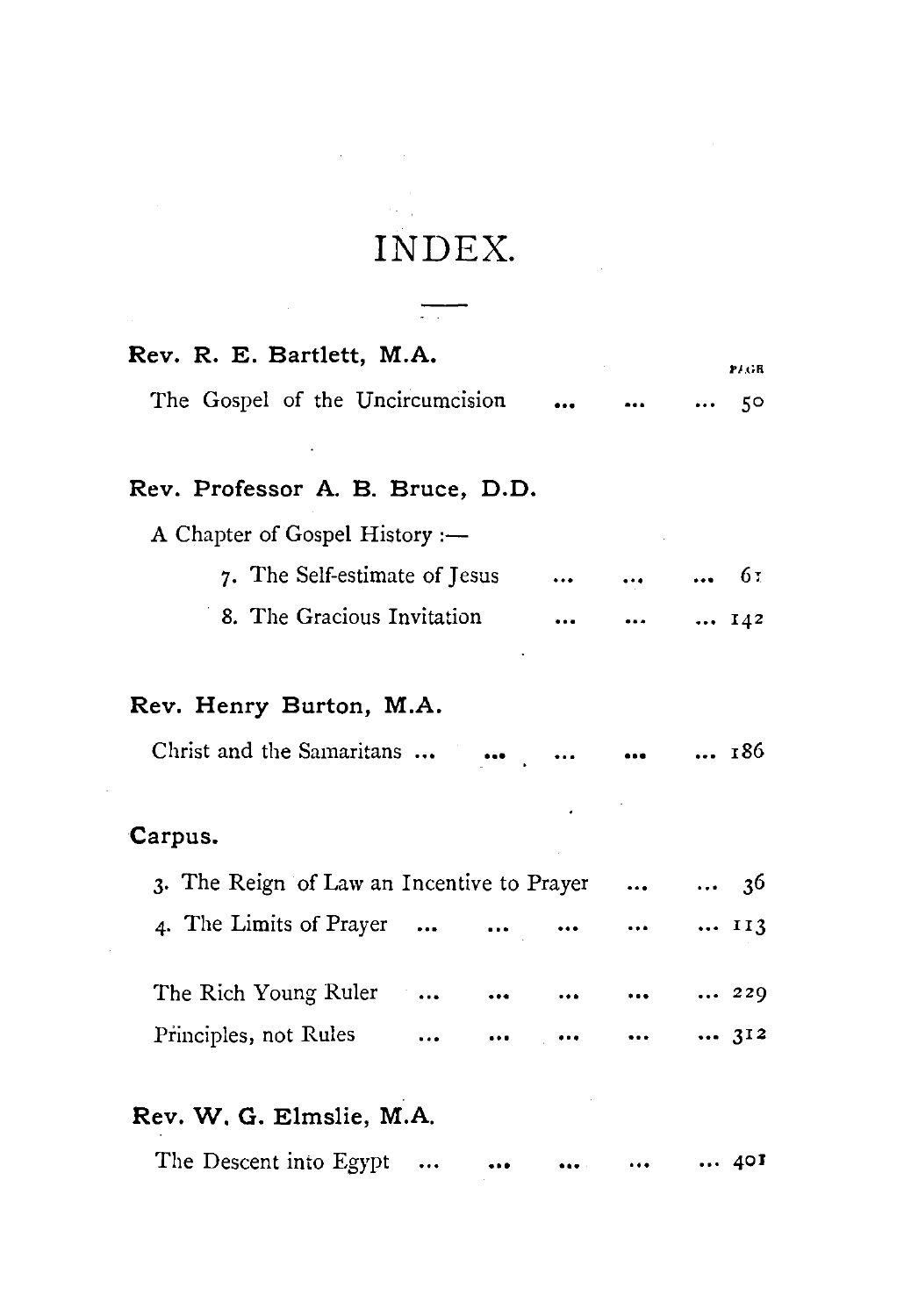| Rev. Canon Farrar, D.D., F.R.S.                     |           |           |          |                                            | PAGE                                                          |
|-----------------------------------------------------|-----------|-----------|----------|--------------------------------------------|---------------------------------------------------------------|
| 5. The Halacha and the Hagada                       |           |           |          |                                            | 266                                                           |
| 6. Characteristics of the Hagada                    |           |           |          |                                            | 334                                                           |
| 7. Christians in the Talmud                         |           |           |          |                                            | 412                                                           |
| Rev. Professor Godet, D.D.                          |           |           |          |                                            |                                                               |
| The Holiness of Jesus Christ                        |           |           | $\cdots$ | $\cdots$                                   | $\ldots$ 1, 196                                               |
| Rev. J. Rawson Lumby, B.D.                          |           |           |          |                                            |                                                               |
| The Gospel in the Epistles :-                       |           |           |          |                                            |                                                               |
| 6. The Passion of Christ                            |           |           |          | $\ddotsc$                                  | 96<br>$\bullet$ .<br><br><br><br><br><br><br><br><br><br><br> |
| 7. The Resurrection of Christ                       |           |           |          | $\mathbf{r}$ , $\mathbf{r}$ , $\mathbf{r}$ | 3 <sup>3</sup> 3                                              |
| 8. Historical Summary                               |           | $\ddotsc$ |          | $\cdots$                                   | 429                                                           |
| St. John's View of Jesus on the Cross.              |           |           | $\cdots$ |                                            | $\dots$ 17, 129                                               |
|                                                     |           |           |          |                                            |                                                               |
|                                                     |           |           |          |                                            |                                                               |
| Anathema from Christ.                               |           |           |          | $\cdots$                                   | 177                                                           |
| Prayer                                              |           |           |          | $\cdots$                                   | 300                                                           |
| Rev. J. S. Purton, M.A.                             |           |           |          |                                            |                                                               |
| The Golden Censer                                   | $\ddotsc$ |           | ige.     | $\bullet\bullet\bullet$                    |                                                               |
| Rev. Professor H. R. Reynolds, D.D.                 |           |           |          |                                            |                                                               |
| Titus and Crete                                     |           | $\ddotsc$ |          |                                            |                                                               |
| Rev. Professor A. Roberts, D.D.                     |           |           |          |                                            | 469<br>$\cdots$ 458                                           |
| Rev. James Morison, D.D.<br>That Christ spoke Greek |           | $\ddotsc$ |          |                                            | $81, 161, 285, 307$                                           |

 $\sim$